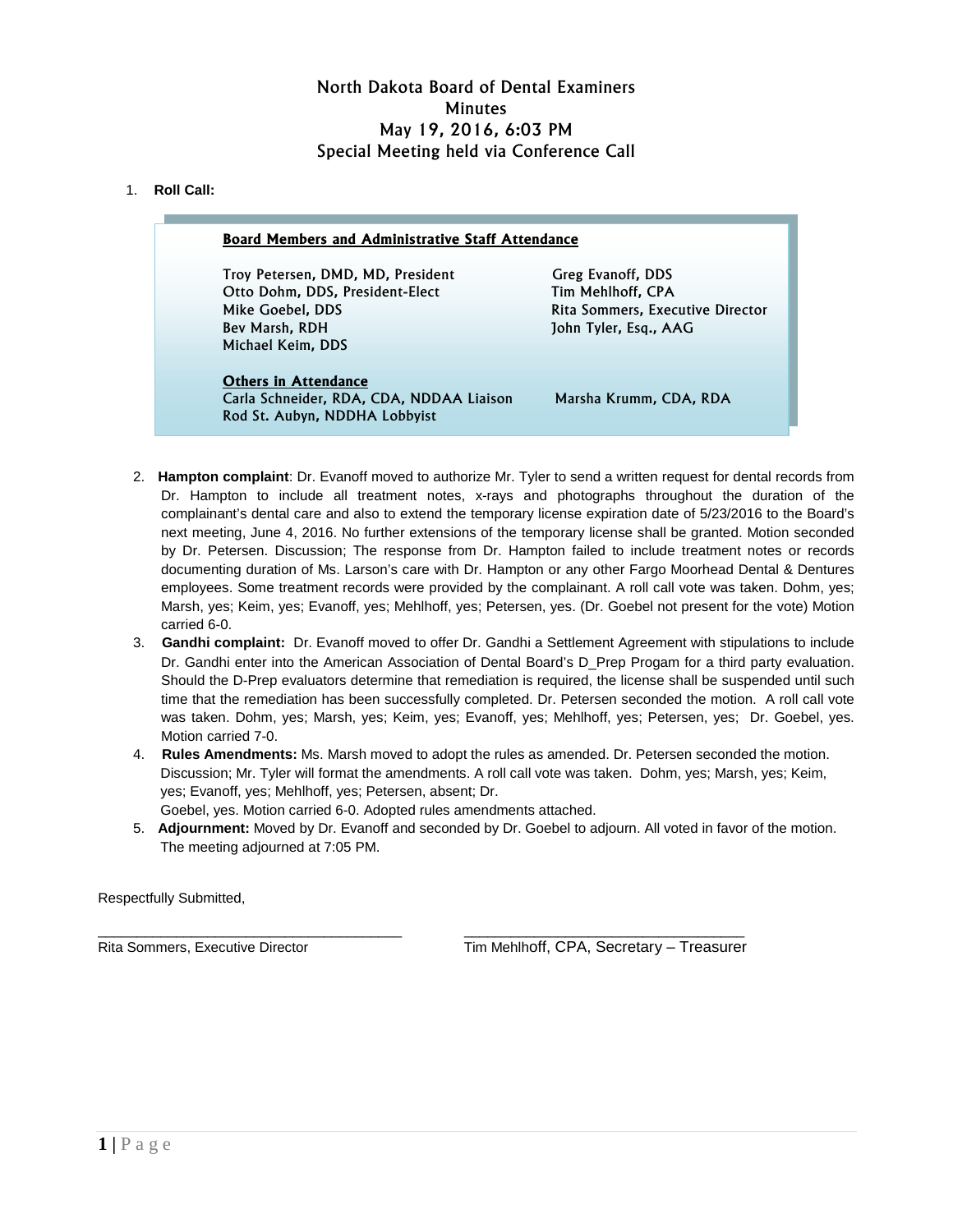Adopted amendments to 20-01-02-01; 20-02-01-06; 20-03-01-01; 20-03-01-05; 20-03-01-06; 20-04-01-01; 20-04-01-03; 20-04-01-08.

#### **20-01-02-01. Definitions.**

8. "Certified dental assistant" means a dental assistant who meets the education or experience prerequisites, or both, established by the dental assisting national board and passes the dental assisting national board's certified dental assistant examination (including radiation health and safety, infection control, and general chairside components), is currently cardiopulmonary resuscitation-certified, and continues to maintain the credential by meeting the dental assisting national board requirements. A certified dental assistant must be registered by the board as a qualified dental assistant or registered dental assistant to provide any expanded duties.

13. "Contiguous supervision" means that the supervising oral and maxillofacial surgeon dentist whose patient is being treated and has personally authorized the procedures to be performed. The supervising oral surgeon is continuously onsite and physically present in the treatment facility while the procedures are performed by the dental anesthesia auxiliary and capable of responding immediately in the event of an emergency. The term does not require a supervising dentist to be physically present in the operatory. 18. "Direct visual supervision" means supervision by an oral and maxillofacial surgeon a dentist by verbal command and under direct line of sight.

29. "Qualified dental assistant" means a dental assistant who has been employed and trained as a dental assistant and has received at least six hundred fifty hours of on-the-job training, has completed a boardapproved infection control seminar and passed the x-ray and infection control portions of the dental assisting national board examination, and has applied to the board and paid the certificate fee and met anv other requirements of section 20-03-01-05.

30. "Registered dental assistant" means a dental assistant who is a graduate of a dental assistant program accredited by the commission on dental accreditation of the American dental association or approved by the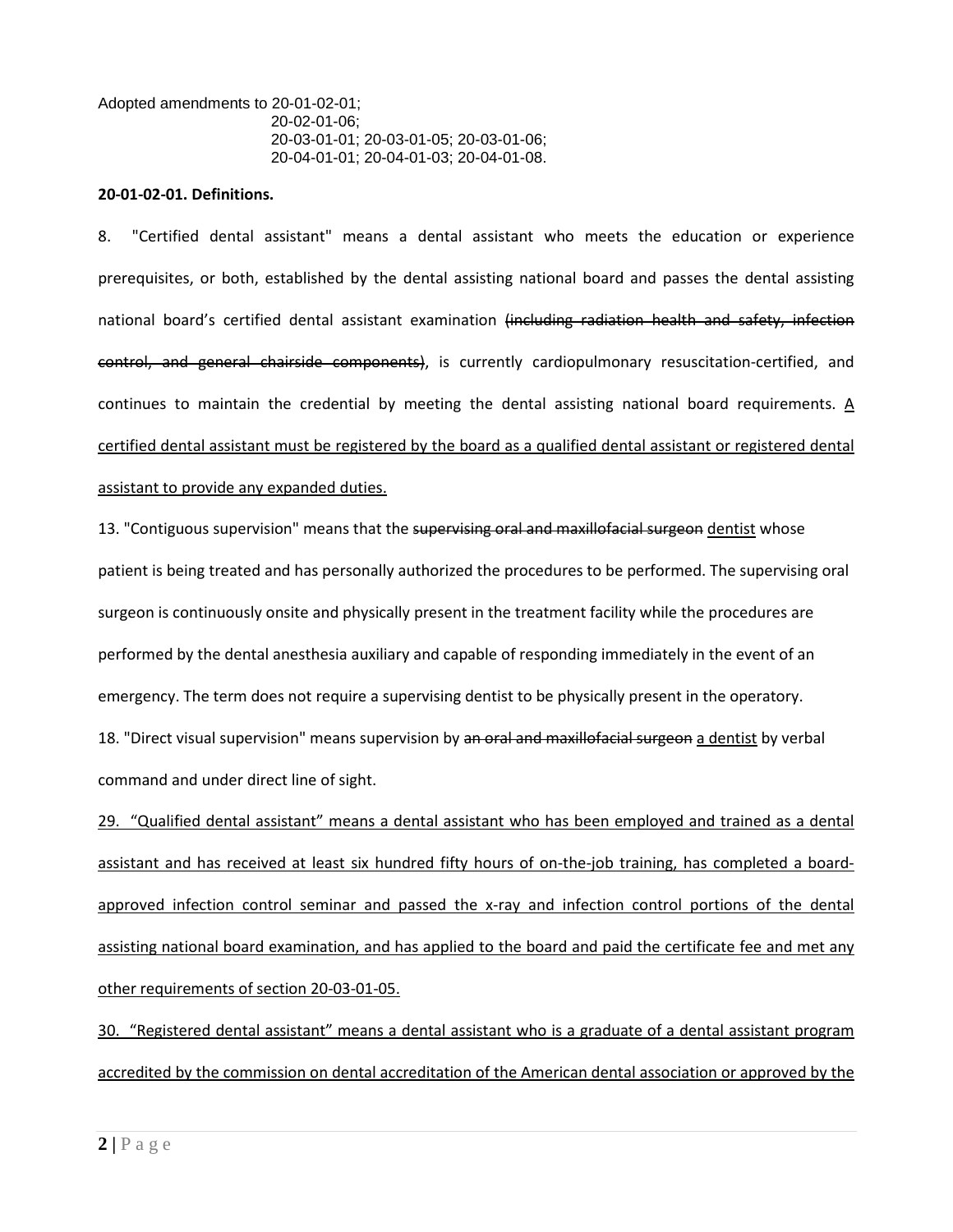### board or has been certified by the dental assistant national board, and has applied to the board and paid the

### registration fee and met any other requirements of section 20-03-01-05.

#### **20-02-01-06. Continuing dental education for dentists.**

Each dentist shall provide evidence on forms supplied by the board that the dentist has attended or participated in continuing dental education in accordance with the following conditions:

1. Continuing education activities include publications, seminars, symposiums, lectures, college courses, and online education.

2. The continuing dental education hours will accumulate on the basis of one hour of credit for each hour spent in education. Subject matter directly related to clinical dentistry will be accepted by the board without limit.

3. The minimum number of hours required within a two-year cycle for dentists is thirty-two. Of these hours, a dentist may earn no more than sixteen hours from publications and online education. Cardiopulmonary resuscitation courses must provide hands-on training. All other continuing education requirements may be satisfied from online courses. The continuing education must include:

a. Two hours of ethics or jurisprudence. Passing the laws and rules examination is the equivalent of two hours of ethics or jurisprudence.

b. Two hours of infection control.

c. A cardiopulmonary resuscitation course.

d. For anesthesia permitholders, four hours related to sedation or anesthesia.

4. Mere registration at a dental convention without specific attendance at continuing education presentations will not be creditable toward the continuing dental education requirement.

5. All dentists must hold a current cardiopulmonary resuscitation certificate. Anesthesia permitholders are required to maintain current advanced cardiac life support certification or pediatric advanced life support as specified by permit.

6. The board may audit the continuing education credits of a dentist. Each licensee shall maintain certificates or records of continuing education activities from the previous renewal cycle. Upon receiving notice of an audit from the board, a licensee shall provide satisfactory documentation of attendance at, or participation in the continuing education activities listed on the licensee's continuing education form. Failure to comply with the audit is grounds for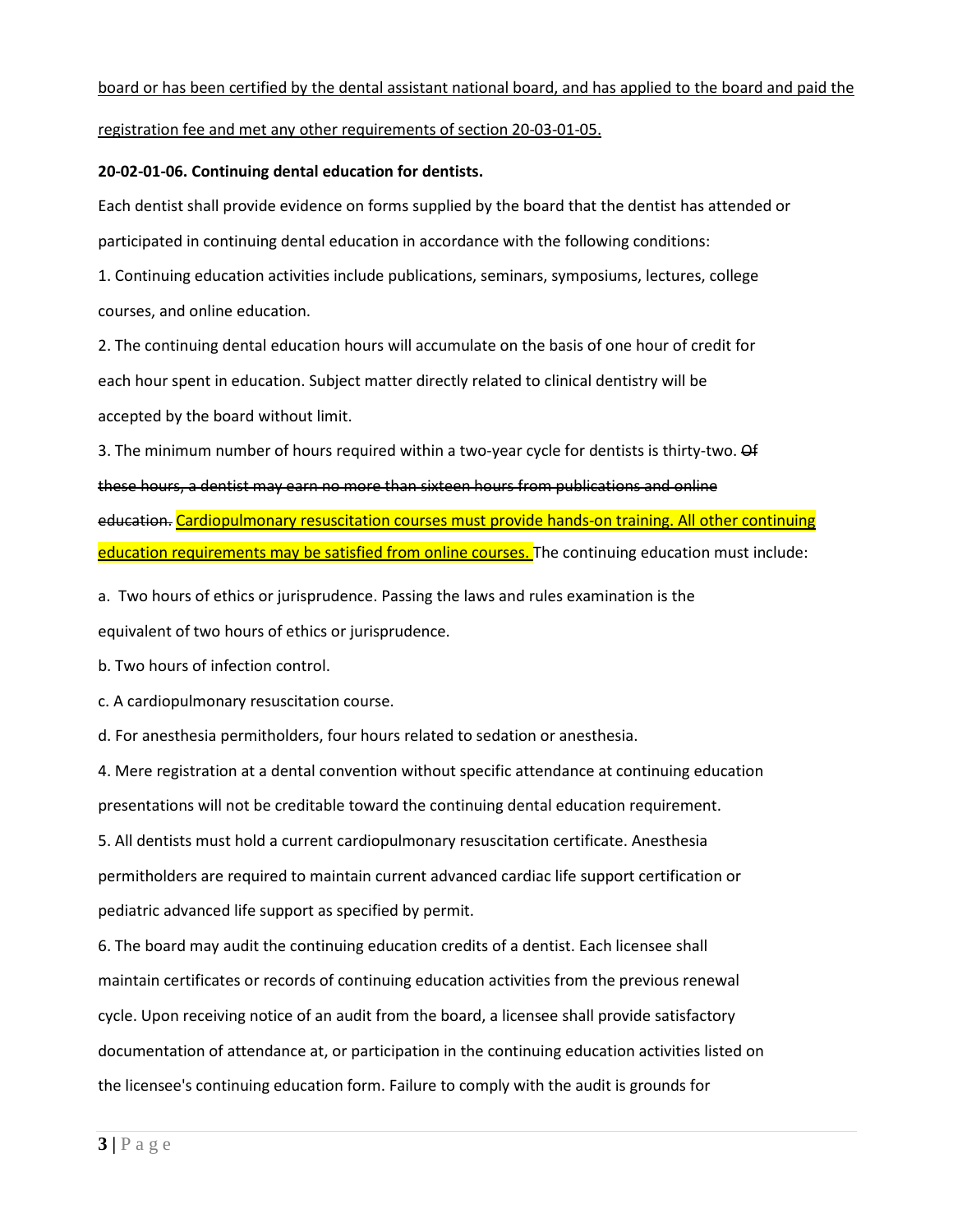nonrenewal of or disciplinary action against the license.

7. A dentist who maintains a license on inactive status is not subject to continuing education requirements.

### **20-03-01-01.1. Expanded duties of registered dental assistants.**

A registered dental assistant shall apply for a permit to perform the following duties:

1. A registered dental assistant under the direct supervision of a dentist may perform the

following restorative functions:

a. Place, carve, and adjust class I, II and class V supragingival amalgam or glass ionomer

restorations with hand instruments or a slow-speed handpiece;

b. Adapt and cement stainless steel crowns; and

c. Place, contour, and adjust class I, II and class V supragingival composite restorations

where the margins are entirely within the enamel with hand instruments or a slow-speed

handpiece.

2. A registered dental assistant authorized by permit and under the contiguous supervision of an

oral and maxillofacial surgeon a dentist authorized by permit to provide parenteral sedation may provide anesthesia duties as follows:

a. Initiate and discontinue an intravenous line for a patient being prepared to receive

intravenous medications, sedation or general anesthesia; and

b. Adjust the rate of intravenous fluids infusion only to maintain or keep the line patent or

open.

c. Assist in the administration of anesthetics excluding starting or maintaining intravenous lines.

d. Prepare anesthesia equipment and perform patient monitoring.

e. Assist with emergency treatment and protocols.

3. A registered dental assistant authorized by permit and under the direct visual supervision of

an oral and maxillofacial surgeon a dentist authorized by permit to provide parenteral sedation shall provide anesthesia duties as follows:

a. Draw up and prepare medications;

b. Follow instructions to deliver medication into an intravenous line upon verbal command of the supervising dentist;

c. Adjust the rate of intravenous fluids infusion beyond a keep-open rate;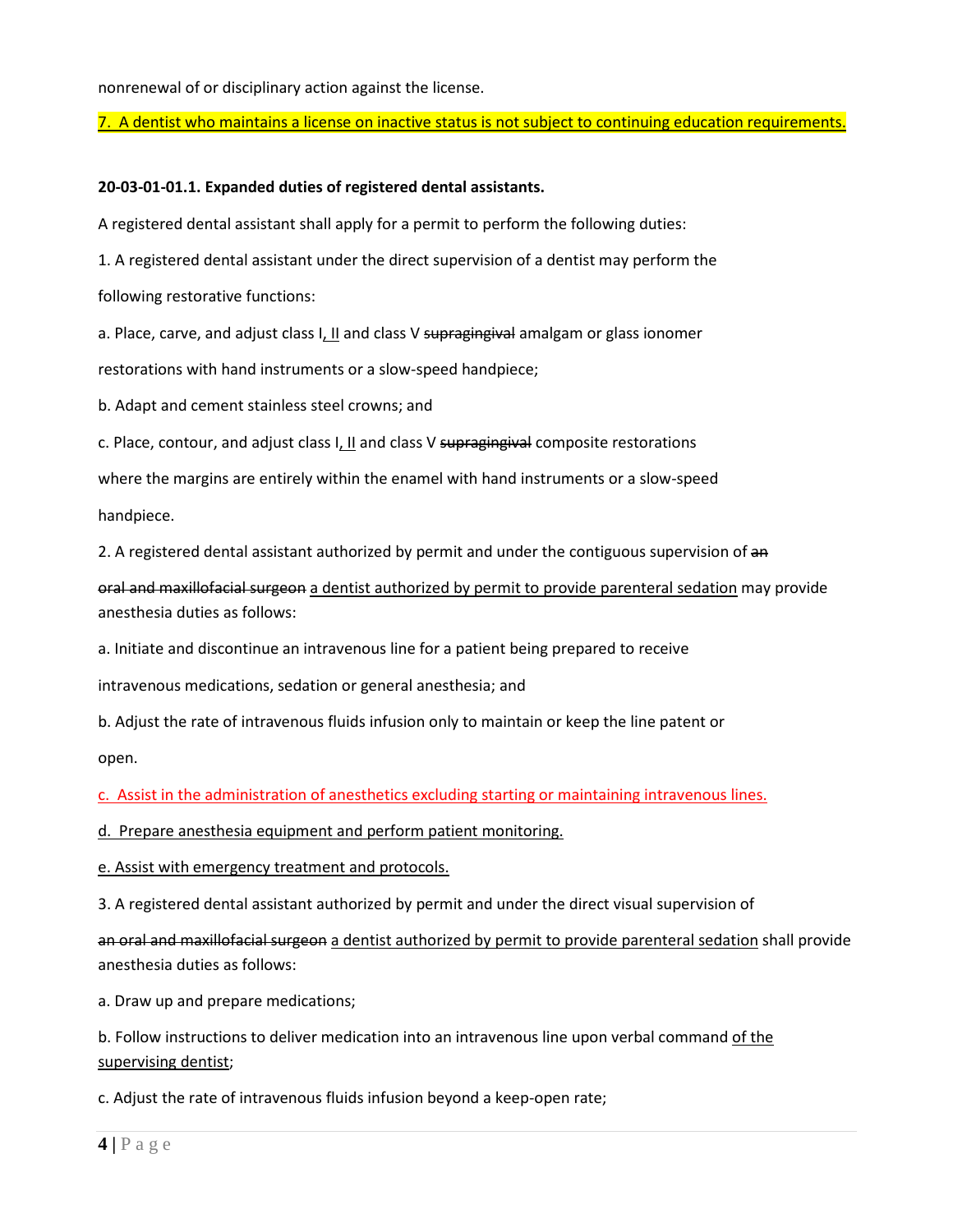d. Adjust an electronic device to provide medications, such as an infusion pump upon verbal command of the supervising dentist.

## **20-03-01-05.1. Additional expanded duties of registered dental assistants.**

The board may grant a permit to a registered dental assistant for the following:

1. The board may issue or renew a class I dental anesthesia assistant permit authorizing a registered dental assistant to provide anesthesia assistance under the supervision of a dentist who specializes in oral and maxillofacial surgery, and meets the following requirements: authorized by permit to provide parenteral sedation, and

a. The applicant submits evidence on forms prescribed by the board that the applicant meets any of the following requirements:

 $(4)$  The applicant has completed a board-approved dental anesthesia assistant education and training course within one year of application and has proof of current certification status from the American association of oral and maxillofacial surgeons dental anesthesia assistant national certification or a board-approved competency examination-, or;

(2) The board may issue or renew a class II dental anesthesia assistant permit authorizing a registered dental assistant to provide anesthesia assistance under the supervision of a dentist authorized by permit to provide parenteral sedation, and the applicant has completed a board-approved dental anesthesia assistant education and training course and has proof of current certification status from the American association of oral and maxillofacial surgeons dental anesthesia assistant national certification or a

board-approved competency examination and;

a. The applicant has successfully completed hands-on training in intravenous access or phlebotomy

that includes live experience starting and maintaining intravenous lines;

b. The applicant holds current and valid certification for health care provider basic life

support, or advanced cardiac life support or pediatric advanced life support; and

c. The applicant provides a copy of a valid North Dakota general anesthesia or parenteral sedation permit of the oral and maxillofacial surgeon dentist where the registered dental assistant will be performing anesthesia assistant services.

## **20-03-01-06. Continuing dental education for qualified and registered dental assistants.**

Each qualified or registered dental assistant shall provide evidence on forms supplied by the board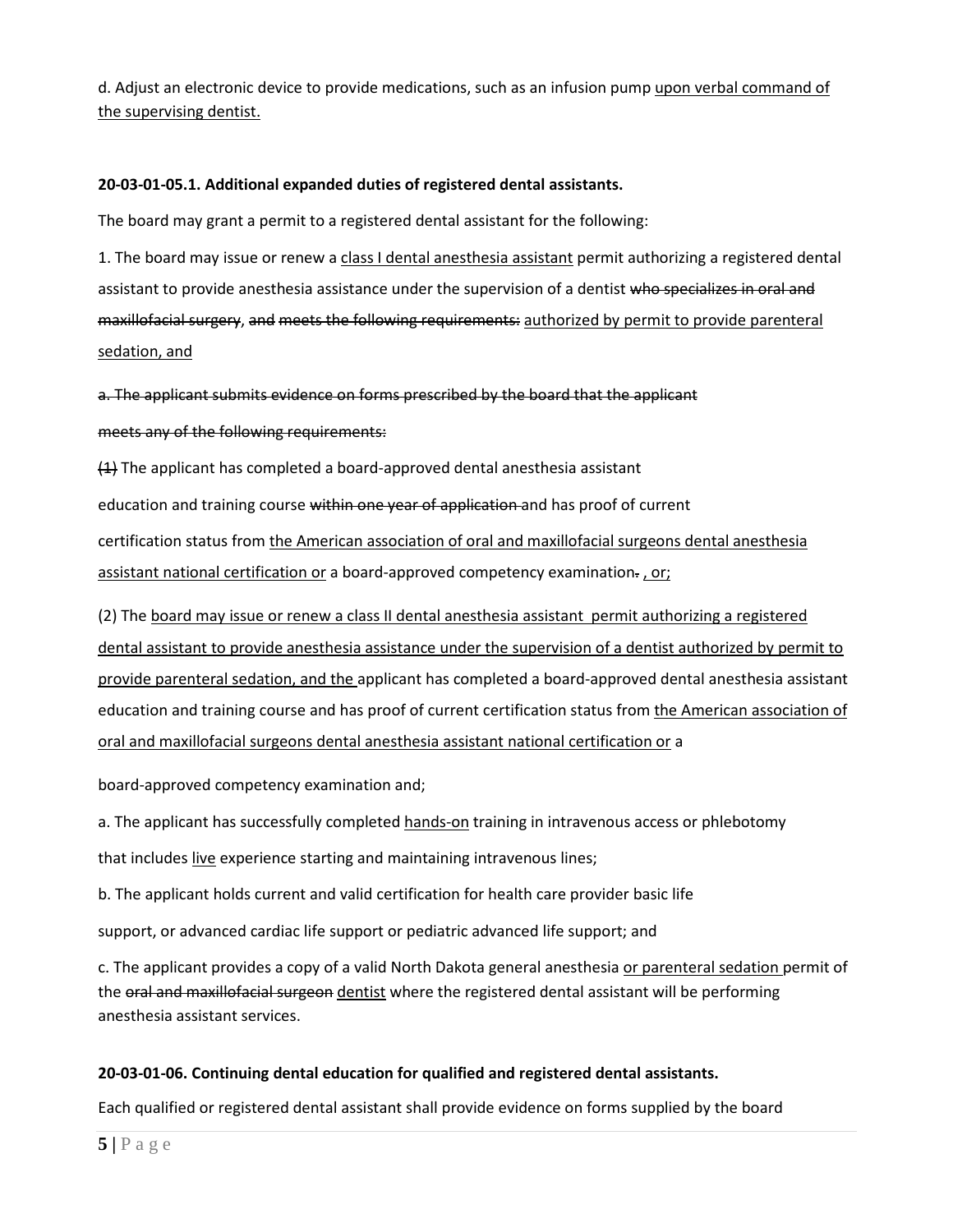that the qualified or registered dental assistant has attended or participated in continuing dental education in accordance with the following conditions:

1. Continuing education activities include publications, seminars, symposiums, lectures, college courses, and online education.

2. The continuing dental education hours will accumulate on the basis of one hour of credit for each hour spent in education. Subject matter directly related to clinical dentistry will be accepted by the board without limit.

3. The minimum number of hours required within a two-year cycle is sixteen. Of these hours, a qualified or registered dental assistant may earn no more than eight hours Cardiopulmonary resuscitation courses must provide hands-on training. All continuing education requirements may be satisfied from publications and online education. The continuing education must include:

a. Two hours of ethics or jurisprudence. Passing the laws and rules examination is the equivalent of two hours of ethics or jurisprudence.

b. Two hours of infection control.

c. A cardiopulmonary resuscitation course.

d. For registered dental anesthesia assistant permitholders, two hours related to sedation or anesthesia.

e. For registered dental restorative assistant permitholders, two hours related to restorative dentistry.

4. Mere registration at a dental convention without specific attendance at continuing education presentations will not be creditable toward the continuing dental education requirement.

5. All qualified or registered dental assistants must hold a current cardiopulmonary resuscitation certificate.

6. The board may audit continuing education credits of a registered dental assistant. Proof of continuing education shall be maintained from the previous renewal cycle. Upon receiving notice of an audit from the board, a registered dental assistant shall provide satisfactory documentation of attendance at, or participation in, the continuing education activities listed on the licensee's continuing education form. Failure to comply with the audit is grounds for nonrenewal of or disciplinary action against the registration.

#### **20-04-01-01. Duties.**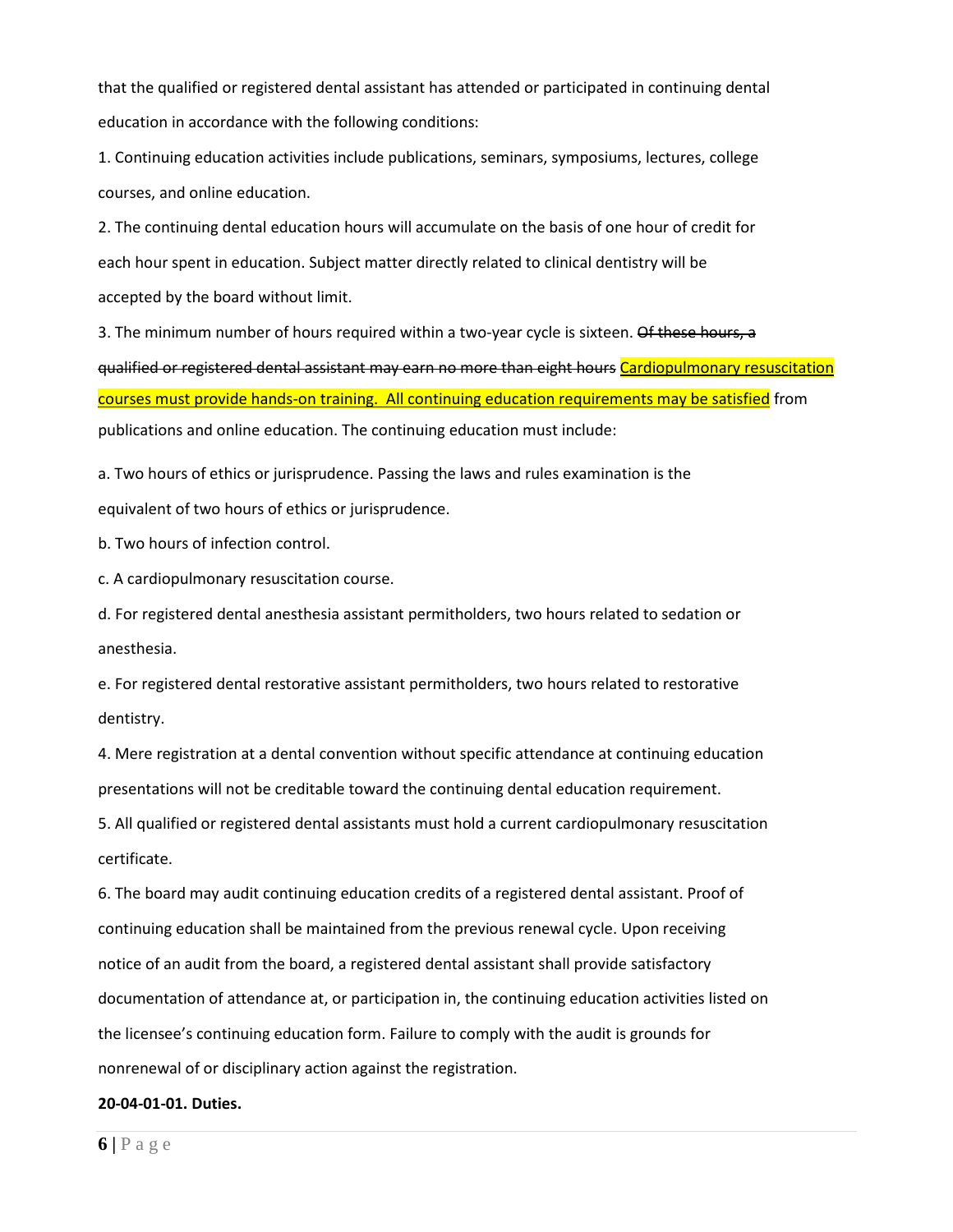A dental hygienist may perform the following services under the general, direct, direct visual, of indirect or contiguous supervision of a dentist:

35. A dental hygienist authorized by the board permit and under contiguous supervision of an oral and

maxillofacial surgeon a dentist authorized by permit to provide parenteral sedation may:

a. Initiate and discontinue an intravenous line for a patient being prepared to receive intravenous medications, sedation or general anesthesia; and

b. Adjust the rate of intravenous fluids infusion only to maintain or keep the line patent or

open.

c. Assist in the administration of anesthetics excluding starting or maintaining intravenous lines.

d. Prepare anesthesia equipment and perform patient monitoring.

e. Assist with emergency treatment and protocols.

36. A dental hygienist authorized by the board under direct visual supervision of an oral and

maxillofacial surgeon a dentist authorized by permit to provide parenteral sedation may:

a. Draw up and prepare medications;

b. Follow instructions to deliver medication into an intravenous line upon verbal command of the supervising dentist;

c. Adjust the rate of intravenous fluids infusion beyond a keep-open rate; and

d. Adjust an electronic device to provide medications, such as an infusion pump upon the verbal command of the supervising dentist.

37. A dental hygienist under the direct supervision of a dentist may:

a. Place, carve, and adjust class  $I, II$  and class V supragingival amalgam or glass ionomer

restorations with hand instruments or a slow-speed handpiece;

b. Adapt and cement stainless steel crowns; and

c. Place, contour, and adjust class I, II and class V supragingival composite restorations

where the margins are entirely within the enamel with hand instruments or a slow-speed

handpiece.

# **20-04-01-03.1. Duties of the dental hygienist requiring a permit.**

The board may issue or renew a permit to a dental hygienist for the following:

1. The board may issue or renew a class I dental anesthesia assistant permit authorizing a dental hygienist to provide anesthesia assistance under the supervision of a dentist who specializes in oral and maxillofacial surgery, authorized by permit to provide parenteral sedation, and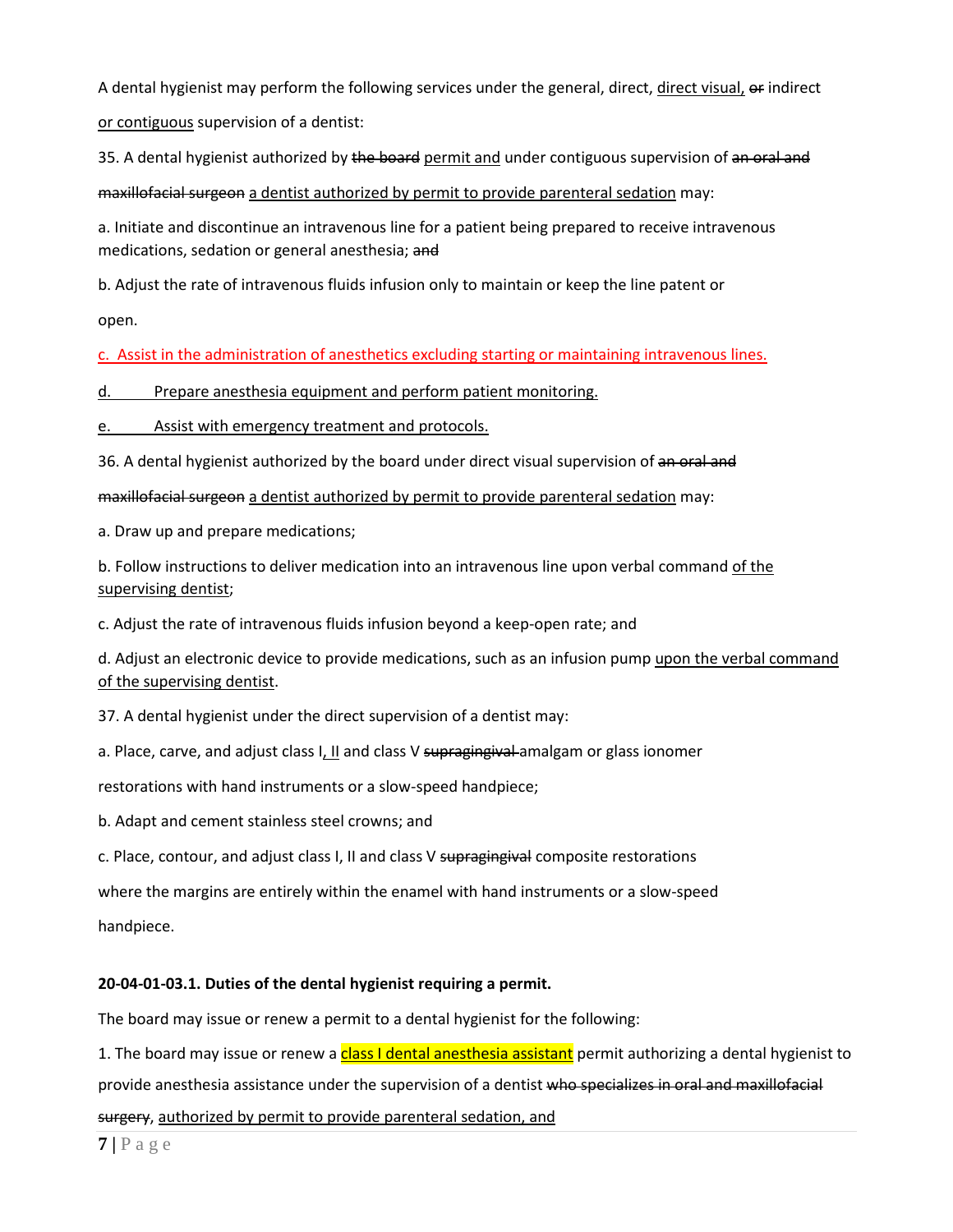and meets the following requirements:

a. The applicant submits evidence on forms prescribed by the board that the applicant meets any of the following requirements:

(1) The applicant has completed a board-approved dental anesthesia assistant education and training course within one year of application and has proof of current certification status from the American association of oral and maxillofacial surgeons dental anesthesia assistant national certification, or a board-approved competency examination- or;

(2) The board may issue or renew a class II dental anesthesia assistant permit authorizing a registered dental hygienist to provide anesthesia assistance under the supervision of a dentist authorized by permit to provide parenteral sedation, and The the applicant has completed a board-approved dental anesthesia assistant education and training course and has proof of current certification status from the American association of oral and maxillofacial surgeons dental anesthesia assistant national certification or a boardapproved competency examination.

a. The applicant has successfully completed hands-on training in intravenous access or phlebotomy that includes live experience starting and maintaining intravenous lines;

b. The applicant holds current and valid certification for health care provider basic life

support, or advanced cardiac life support or pediatric advanced life support; and

d. The applicant provides a copy of a valid North Dakota general anesthesia or parenteral sedation permit of the oral and maxillofacial surgeon dentist where the registered dental hygienist will be performing anesthesia assistant services.

2. The board may issue or renew a permit on forms prescribed by the board to authorize a dental hygienist under the direct supervision of a dentist to provide restorative functions under the following conditions: ……………………………………….

#### **20-04-01-08. Continuing dental education for dental hygienists.**

Each dental hygienist shall provide evidence on forms supplied by the board that the dental hygienist has attended or participated in continuing dental education in accordance with the following conditions:

1. Continuing education activities include publications, seminars, symposiums, lectures, college courses, and online education.

2. The continuing dental education hours will accumulate on the basis of one hour of credit for